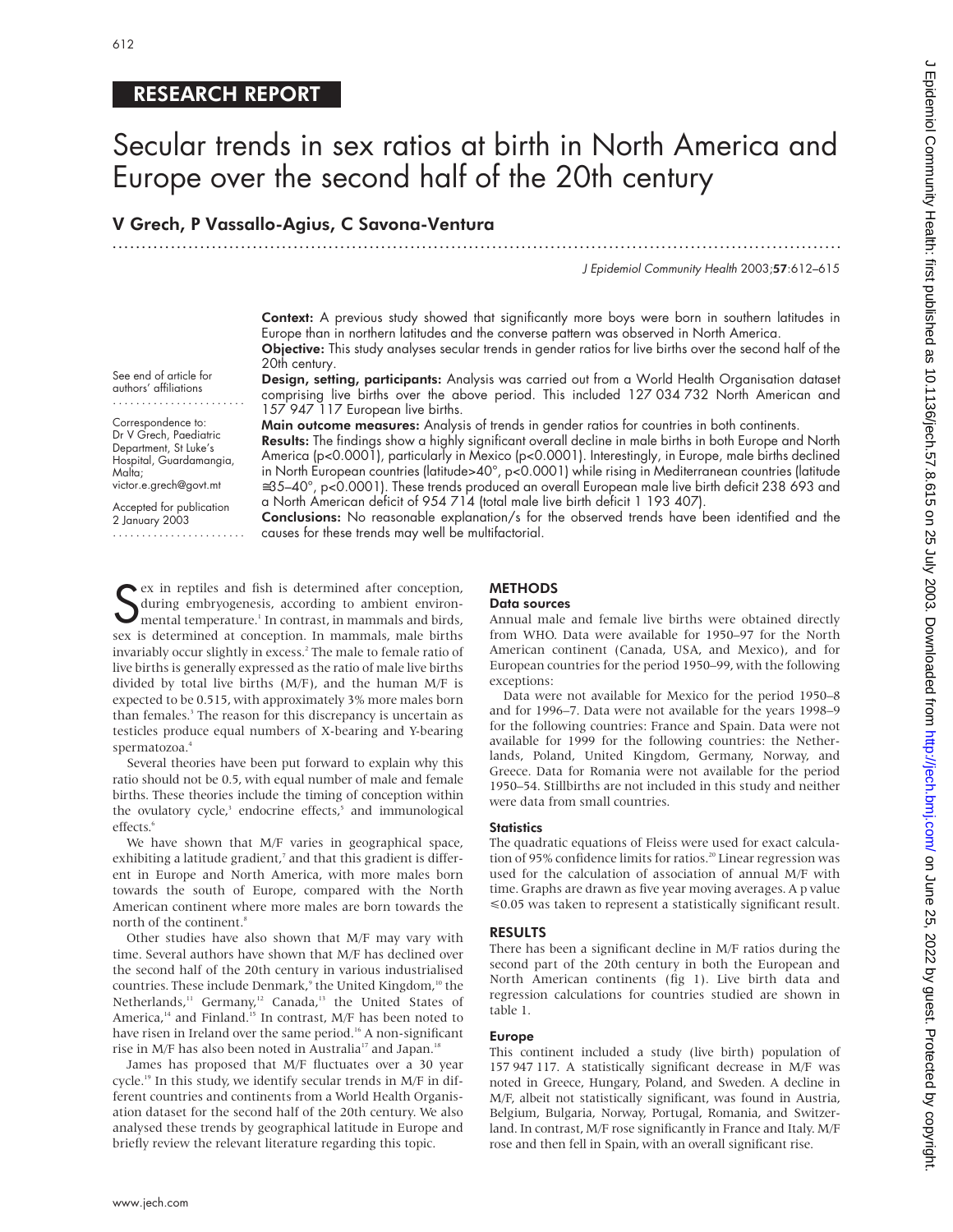

Figure 1 M/F ratios for Europe (combined), North America (combined), and both continents combined.

Summation of live births for Mediterranean countries that span latitude ≅35–40° (Bulgaria, Greece, Italy, Portugal, and Spain) showed a significant rise in M/F. Live births for the remaining European countries above latitude 40° (Austria, Belgium, Denmark, Finland, France, Germany, Hungary, Ireland, the Netherlands, Norway, Poland, Romania, Sweden, Switzerland, and the United Kingdom) showed a significant fall in  $M/F$  (fig 2).

Assuming an expected M/F of 0.515, these trends produced a male birth deficit of 12 744 in the Mediterranean region, 212 780 in central Europe and 13 169 in the Nordic countries; a total male birth deficit of births 238 693.

#### North America

This continent included a study (live birth) population of 127 034 732. The combined North American continent data (Mexico, USA, and Canada) showed a significant decline in M/F (fig 1). M/F declined significantly in the USA and Mexico (fig 3).

Once again, assuming an expected M/F of 0.515, these trends produced a male birth deficit of 21 993 in Canada,



Figure 2 Summation of M/F ratios for Mediterranean and northern European countries.



Figure 3 M/F ratios for Canada, the United States of America, and Mexico.

410 932 in the United States, and 521 789 in Mexico; a total male birth deficit of 954 714.

The combined live male birth deficit for the two continents was 1 193 407.

| Country                | Male live births | Female live births | Total live births | $\mathsf{r}$ | p        | M/F    | 95% CI           |
|------------------------|------------------|--------------------|-------------------|--------------|----------|--------|------------------|
| Denmark*               | 1680922          | 1588490            | 3269412           | $-0.29$      | 0.49     | 0.5141 | 0.5136 to 0.5147 |
| Finland*               | 1741682          | 1652473            | 3394155           | $-0.10$      | 0.50     | 0.5131 | 0.5126 to 0.5137 |
| Germany*               | 25678261         | 24239453           | 49917714          | $-0.75$      | < 0.0001 | 0.5144 | 0.5143 to 0.5146 |
| Ireland*               | 1498481          | 1416062            | 2914543           | 0.45         | 0.002    | 0.5141 | 0.5136 to 0.5147 |
| Netherlands*           | 5160590          | 4899973            | 10060563          | $-0.60$      | < 0.0001 | 0.5130 | 0.5126 to 0.5133 |
| UK*                    | 20441737         | 19330020           | 39771757          | $-0.61$      | < 0.0001 | 0.5140 | 0.5138 to 0.5141 |
| Austria                | 2600186          | 2466512            | 5066698           | $-0.13$      | 0.38     | 0.5132 | 0.5128 to 0.5136 |
| Belgium                | 3138073          | 2965932            | 6104005           | $-0.17$      | 0.26     | 0.5141 | 0.5137 to 0.5145 |
| Bulgaria               | 3176760          | 3000118            | 6176878           | $-0.22$      | 0.13     | 0.5143 | 0.5139 to 0.5147 |
| France                 | 19579581         | 18634567           | 38214148          | 0.52         | < 0.0001 | 0.5124 | 0.5122 to 0.5125 |
| Greece                 | 3395944          | 3168572            | 6564516           | $-0.43$      | 0.002    | 0.5173 | 0.5169 to 0.5177 |
| Hungary                | 3815036          | 3587994            | 7403030           | $-0.65$      | < 0.0001 | 0.5153 | 0.5150 to 0.5157 |
| <b>Italy</b>           | 18671513         | 17652250           | 36323763          | 0.73         | < 0.0001 | 0.5140 | 0.5139 to 0.5142 |
| Norway                 | 1444600          | 1363935            | 2808535           | $-0.15$      | 0.31     | 0.5144 | 0.5138 to 0.5149 |
| Poland                 | 15295234         | 14359427           | 29654661          | 0.80         | < 0.0001 | 0.5158 | 0.5156 to 0.5160 |
| Portugal               | 4283717          | 4015694            | 8299411           | $-0.03$      | 0.81     | 0.5161 | 0.5158 to 0.5165 |
| Romania                | 8082232          | 7649545            | 15731777          | $-0.27$      | 0.07     | 0.5138 | 0.5135 to 0.5140 |
| Spain                  | 13600342         | 12805240           | 26405582          | 0.69         | < 0.0001 | 0.5151 | 0.5149 to 0.5152 |
| Sweden                 | 2607559          | 2459796            | 5067355           | $-0.51$      | < 0.0001 | 0.5146 | 0.5141 to 0.5150 |
| Switzerland            | 2103563          | 1995775            | 4099338           | $-0.07$      | 0.65     | 0.5131 | 0.5127 to 0.5136 |
| Mediterranean (35-40°) | 43128276         | 40641874           | 83770150          | 0.66         | < 0.0001 | 0.5147 | 0.5148 to 0.5149 |
| Northern Europe (>40°) | 114818841        | 108564205          | 223383046         | $-0.84$      | < 0.0001 | 0.5139 | 0.5140 to 0.5141 |
| All Europe             | 157947117        | 149206079          | 307153196         | $-0.68$      | < 0.0001 | 0.5142 | 0.5142 to 0.5143 |
| Canada $(>50^\circ)$ * | 8012882          | 7588817            | 15601699          | 0.26         | 0.79     | 0.5136 | 0.5133 to 0.5138 |
| USA (30-50°)*          | 76827922         | 73150435           | 149978357         | $-0.73$      | < 0.0001 | 0.5123 | 0.5122 to 0.5123 |
| Mexico (<30°)          | 42193928         | 40749212           | 82943140          | $-0.76$      | < 0.0001 | 0.5087 | 0.5086 to 0.5088 |
| North America          | 127034732        | 121488464          | 248523196         | $-0.73$      | < 0.0001 | 0.5112 | 0.5111 to 0.5112 |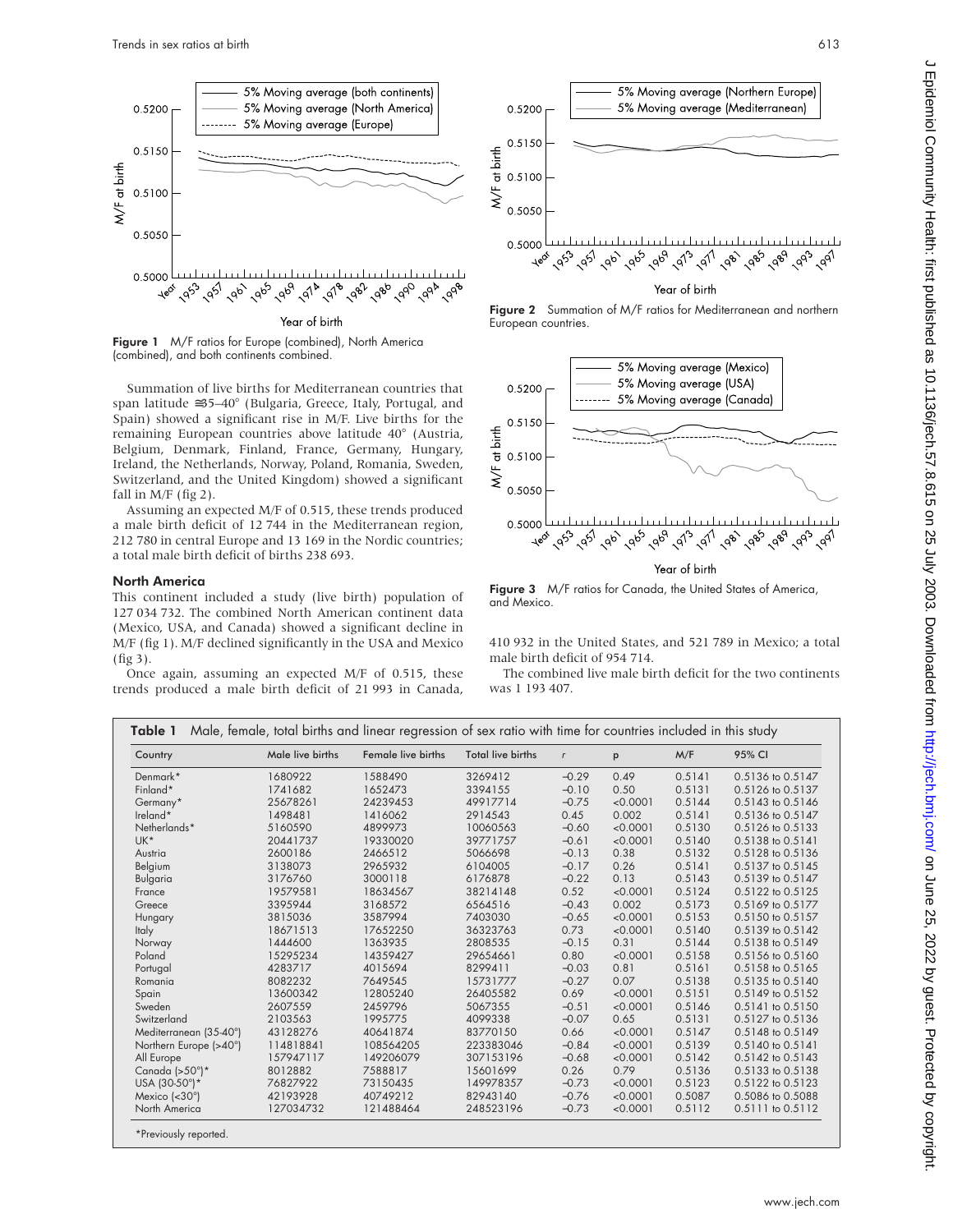Digint. Protected by copyright. Protected by copyright. http://jech.bm/ 2020 boxmloaded from <http://jech.bmj.com/> Dn July 2022 on July 2022 on 2012 on 25, 2022 on 25, 2022 on 25, 2022 on 25 July 2012 on Diginal Community 2 Epidemiol Community Health: first published as 10.11196.2.2 0.11196. Dumbarded from http://jech.bmj.com/ 25003. Downloaded from http://jech.bmj.com/ on 25. 2022 by guest. Protected by right

#### **DISCUSSION**

In utero, the male fetus is more prone to morbidity and mortality from external influences than the female fetus. Moreover, the male fetus is at greater risk of all obstetric complications than the female fetus and readers are referred to the review by Kraemer.<sup>21</sup> Despite these adverse factors, males are invariably born in excess of females,<sup>2</sup> implying an even higher conception rate of males over females than evinced by the sex ratio at birth.

In the first half of the 20th century, antenatal care improved dramatically in industrialised countries, which led to a fall in stillbirths, most of which would have otherwise been male. This therefore led to an increase in the M/F ratio. $922$ 

M/F then declined in several countries in the second half of the 20th century, and one study has proposed that M/F could be used as a sentinel health indicator.<sup>23</sup> This is supported by data from Italy that showed that in metropolitan areas, M/F declined in comparison with the rest of the country where  $\rm M/F$  increased.  $^{24}$ 

However, there are several arguments against this hypothesis. Firstly, in Finland<sup>15</sup> and in Malta,<sup>7</sup> the decline in M/F predated the countries' industrialisation or the widespread use of pesticides. Secondly, it has been noted that in the United States, M/F was overall higher in the black population than in the white population, $^{\rm 14}$  and that M/F rose and then fell in the white population (1964–1988), while rising throughout the study period in the non-white population.<sup>25</sup> The overall decline is accounted for by the fact that over 80% of the USA population falls in the "white" category. Thirdly, Ireland has reported a rise in M/F despite increasing industrialisation,<sup>16</sup> and in this study, M/F was also seen to rise in France, Italy, and Spain. These findings do not support the sentinel health indicator hypothesis.

Our earlier study provoked several useful comments.<sup>8</sup> Jacobs commented that the differences that we showed were very small,<sup>26</sup> which is perfectly true. However, this small difference has resulted in an overall deficit of 1 193 407 male births in the European and North American continents for this same study period.<sup>8</sup> Voracek and Fisher commented that as the onset of the study period in the 1950s is slightly different for Europe and North America, the peak in male live births after the second world war may have skewed our results. However, after the war, the ratio rapidly declined to the baseline and is therefore unlikely to have affected our overall results.11 12 They also pointed out that that the area of the North American continent is 4.8 times the 24 European countries in our study. However, the data on which the paper is based show that the number of actual births is quite similar (North America 127 034 732, Europe 157 947 117, ratio 0.80). They also reanalysed the dataset and showed a curvilinear relation of latitude and sex ratio that is consistent with an effect related to photoperiod. However, the secular trends cannot be explained, to our mind, by such an effect.<sup>27</sup> Shields et al showed a significant relation between cytomegalovirus seropositivity in cord blood and female sex, but again, we cannot see how CMV infection may possibly be implicated in these secular trends.<sup>28</sup>

James also reiterated the influence of maternal oestrogen levels on birth weight and the likelihood of dizygotic twins.<sup>29</sup> While an interesting hypothesis, we cannot see how this factor alone could explain the widely varying secular trends in different countries over the same timespans.

An earlier study had noted declining trends in several countries in various continents, but a latitude effect had not been perceived.<sup>30</sup> This same study also showed no overall change in M/F over 1926–1990, whereas our study only looked at the second half of 20th century. It may be that Parazzini *et al*'s early part of the dataset trends nullified the trends in the second half of 20th century.<sup>31</sup>

External factors that influence M/F have also been described. Germany, for example, experienced two M/F peaks that were related to the two world wars,<sup>12</sup> and these peaks were also supported by data from the Netherlands.<sup>32</sup>

James has proposed that M/F fluctuates over a 30 cycle, and that this is attributable to a homeostatic mechanism that correlates sex at birth negatively with the adult sex ratio at the time of conception.<sup>33</sup> The current decline in M/F would therefore be a negative feedback response to the increase in M/F in the first half of the 20th century. This hypothesis is partly supported by data from the USA that demonstrated a degree of cyclicity over a 55 year period.<sup>30</sup> More interestingly, this same study showed a strong degree of correlation between parental age and birth weight. However, the overall decline in M/F in our 50 year study seems constant in both Europe and North America (fig 1) with no evidence of a 30 year cycle.

Diverging cultural attitudes may also potentially influence M/F. For example, Latino and Eastern cultures prefer male over female offspring.<sup>34 35</sup> In such cultures, families would be more likely to settle for a single son, than for a single daughter, and on first having a daughter, may therefore opt to have additional children in order to have a son. Male offspring bias may also be evinced by female infanticide and/or sex selective abortion. However, it is unlikely that such factors could have played an important part in determining the observed M/F ratios in the developed countries considered in this study.<sup>36 37</sup> Moreover, any such skew would have mitigated against our finding of an overall male deficit.

Several other hypothesis have been put forward to explain different trends in M/F ratios, with various factors assumed to influence the female genital tract environment in ways to favour the Y-bearing spermatozoa.<sup>25</sup> For example, it has been claimed that caloric availability per capita correlates positively with M/F.<sup>37</sup>

In an earlier study we showed a latitude gradient for both Europe and the North American continent.<sup>8</sup> Our current European results are interesting in that they show a rising M/F ratio in Mediterranean countries and a falling M/F ratio in more northern European countries (fig 2). Since the early 1980s, in Mediterranean countries, M/F ratio seems to have stabilised at just over the expected value of 0.515, while in more northern countries, M/F ratio seems to have stabilised at 0.513. Should these secular trends increase in magnitude, with an increasing male deficit, this will naturally have social, occupational, epidemiological, and community health related effects. The results of this study yield highly significant p values because of the large numbers of births involved despite the comparatively small shifts in secular trends. The p values are usually used to enable inferences to be drawn about populations from samples. In this context, the p value is only useful as an indicator that shows how likely it is that these results should occur by chance alone, assuming that the dataset is correct. One final point that must be borne in mind is that the differences that we demonstrated are very small, and could theoretically have been produced by even very small differential reporting in male and female births, although such errors are unlikely to produce the observed, rather smooth secular trends.

In conclusion, while we have expanded our findings on the sex ratio at birth by studying secular trends, we still cannot put forward any reasonable explanation for the observed trends, which may well be attributable to several factors and not just one.

.....................

Authors' affiliations

V Grech, Paediatric Department, St Luke's Hospital, Malta P Vassallo-Agius, Medical School, University of Malta C Savona-Ventura, Department of Obstetrics and Gynaecology, St Luke's Hospital, Malta

#### REFERENCES

1 Dournon C, Houillon C, Pieau C. Temperature sex-reversal in amphibians and reptiles. Int J Dev Biol 1990;34:81–92.